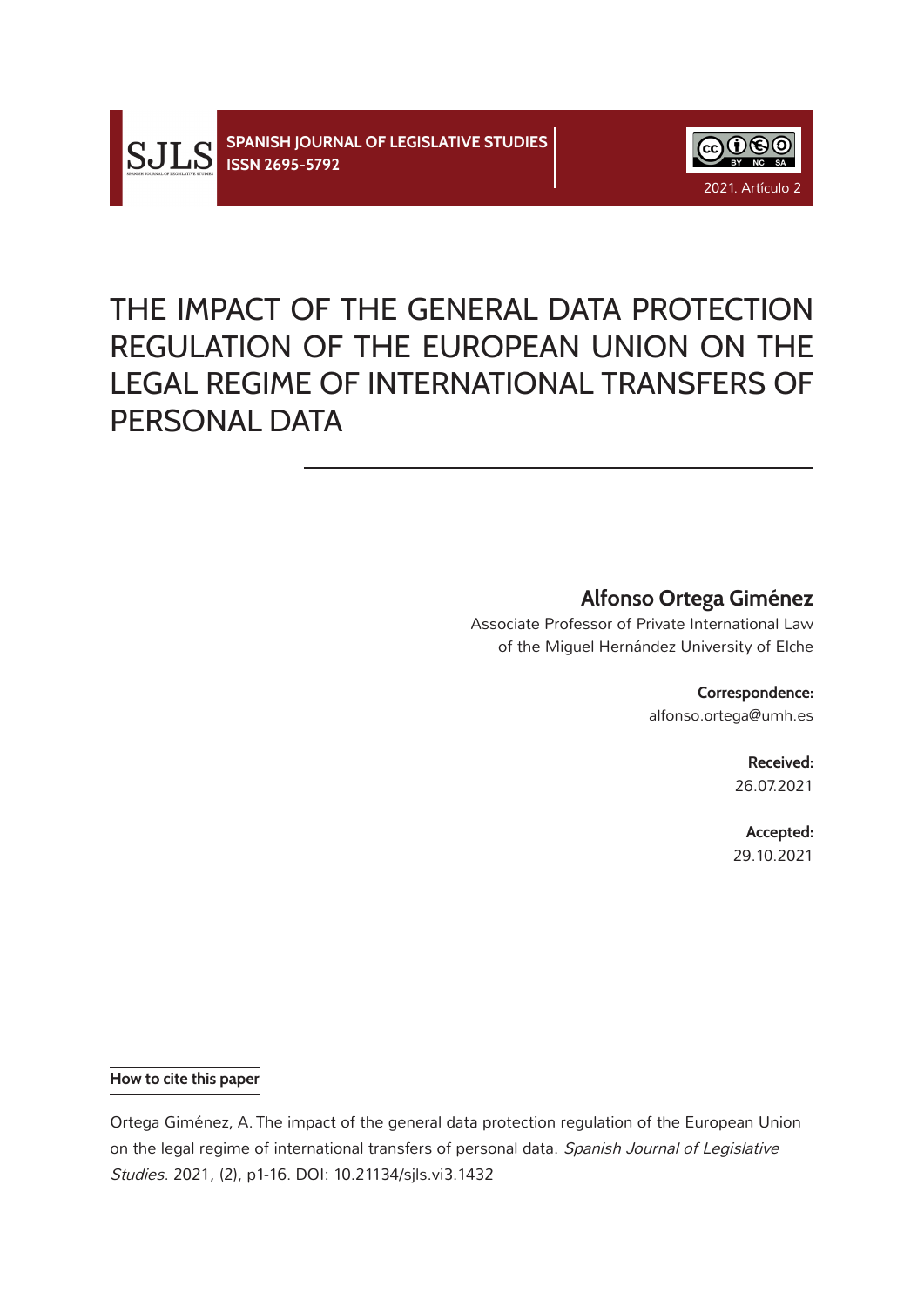### **SUMMARY**

I. REGULATORY APPROACH TO INTERNATIONAL DATA TRANSFERS: THE GENERAL DATA PRO-TECTION REGULATION OF THE EUROPEAN UNION. 1. The system of adequacy decisions. 2. Transfers by means of adequate safeguards. 3. Binding Corporate Rules. 4. Exceptions. 5. Authorisation by the supervisory authority. 6. Temporary suspension. 7. Contractual clauses. II. CONCLUSIONS III. BIBLIOGRAPHY CONSULTED.

# **ABSTRACT**

International data transfers involve a flow of personal data from Spanish territory to recipients established in countries outside the European Economic Area. It is the European Commission that decides, with effects for the whole Union, that a third country, a territory or a specific sector of a third country, or an international organisation offers an adequate level of data protection, thus providing legal certainty and uniformity throughout the Union with regard to the third country or international organisation.

# **KEYWORDS**

Data protection, international data transfer, safeguards, supervisory authority.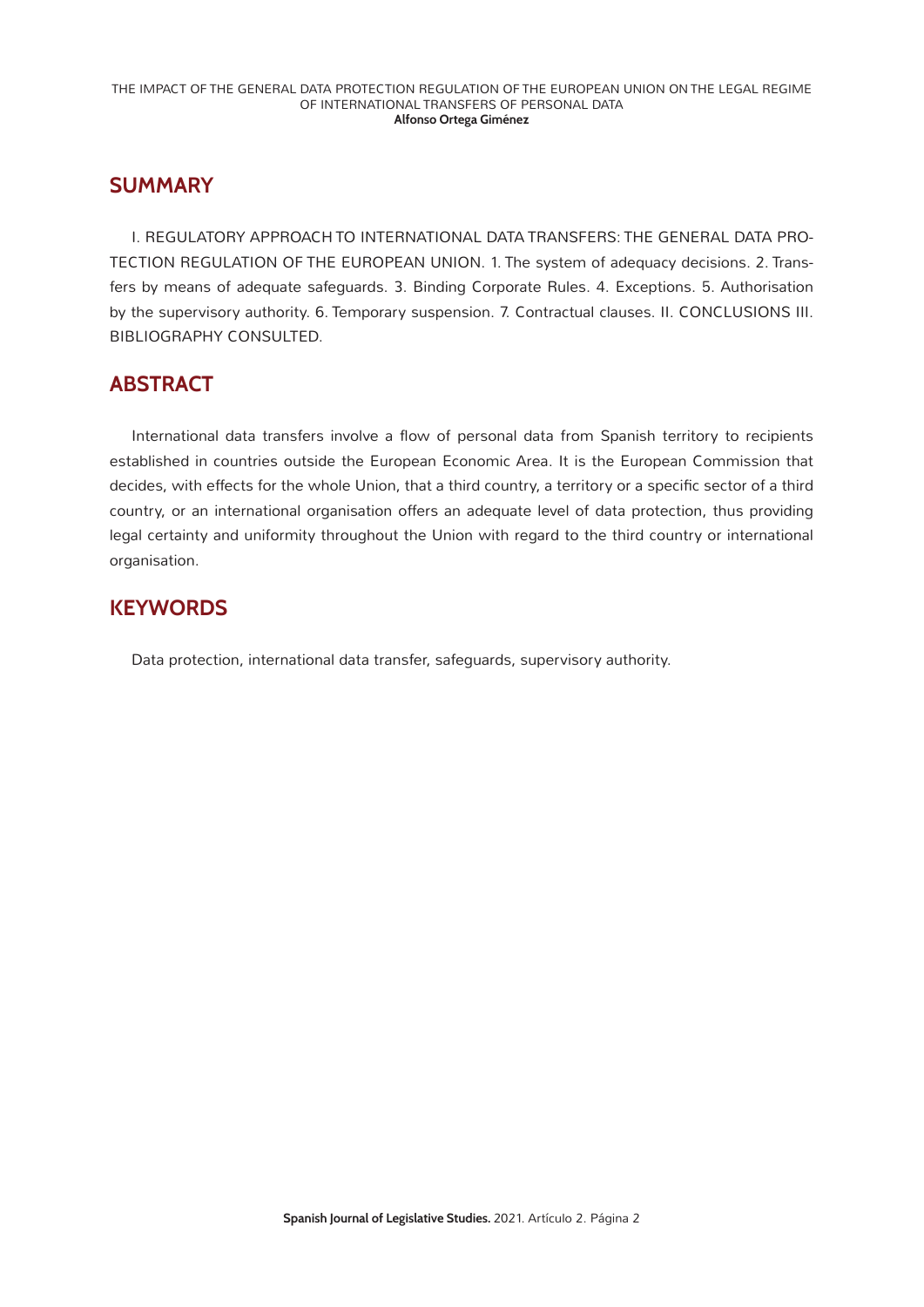# **I. REGULATORY APPROACH TO INTERNATIONAL DATA TRANSFERS: THE GENERAL DATA PROTECTION REGULATION.**

There is a pressing need both to put an end to the cumulative and simultaneous application of different national data protection laws and to modernise the rules on data export in *favour of*  the "free flow of personal data" and the protection of the data subject's right to data protection resulting from an unlawful international transfer of personal data.

It is therefore necessary to improve the current mechanisms for international data transfer to third states by including adequacy decisions (i.e. decisions certifying the adequacy of third states' data protection rules), as well as appropriate safeguards (such as standard contractual clauses or binding corporate rules) to ensure a high level of protection in international data processing operations and to facilitate the cross-border flow of data. In short, it is about rebuilding the legal framework in order to consolidate it with a modern, solid, coherent and comprehensive data protection framework for la UE and for third states. A solid and coherent legislative framework, which enhances the single market dimension of data protection. With the ultimate aim of favouring commercial relations between la UE and third countries.

In this context, **the Regulation of the European Parliament and of the Council on the protection of individuals with regard to the processing of personal data and on the free movement of such data (General Data**  Protection Regulation) of 25-01-2012<sup>1</sup> (hereinafter, General Data Protection Regulation or GDPR) emerges, a general and directly applicable rule without the need for transposition; the objective is clear: to achieve legislative uniformity<sup>2</sup>, simplifying the legal regime on international data transfers.

#### **1. The system of adequacy decisions.**

The possibility of transferring personal data to third states with an adequate level of protection is foreseen once a decision has been taken by the Commission. This is a key element for considering international transfers valid.

Article 45 lays down the criteria, conditions and procedures for the adoption of an adequacy decision by the Commission, based on Article 25 of Directive 95/46/EC. The Article now explicitly confirms the possibility for the Commission to assess the level of protection afforded by a territory or a processing sector in a third country. For transfers to third countries for which no adequacy decision has been taken by the Commission, Article 46 requires appropriate safeguards to be provided, notably standard data protection clauses, binding corporate rules and contractual clauses. The possibility to make use of Commission standard data protection clauses is based on Article 26(4) of Directive 95/46/EC. As a novelty, these standard data protection clauses can now also be adopted by a supervisory authority and declared generally valid by the Commission. Binding corporate rules are now specifically mentioned in the legal text. The option of contractual clauses offers some flexibility to the controller or processor, but is subject to prior authorisation by the supervi-

1COM (2012) 11 final.

<sup>2</sup> *Vid.* SOLAR CALVO, P, "La doble vía europea en protección de datos", in *Diario La Ley*, Nº 7832, Doctrina Section, 4 April 2012, Year XXXIII, Editorial LA LEY.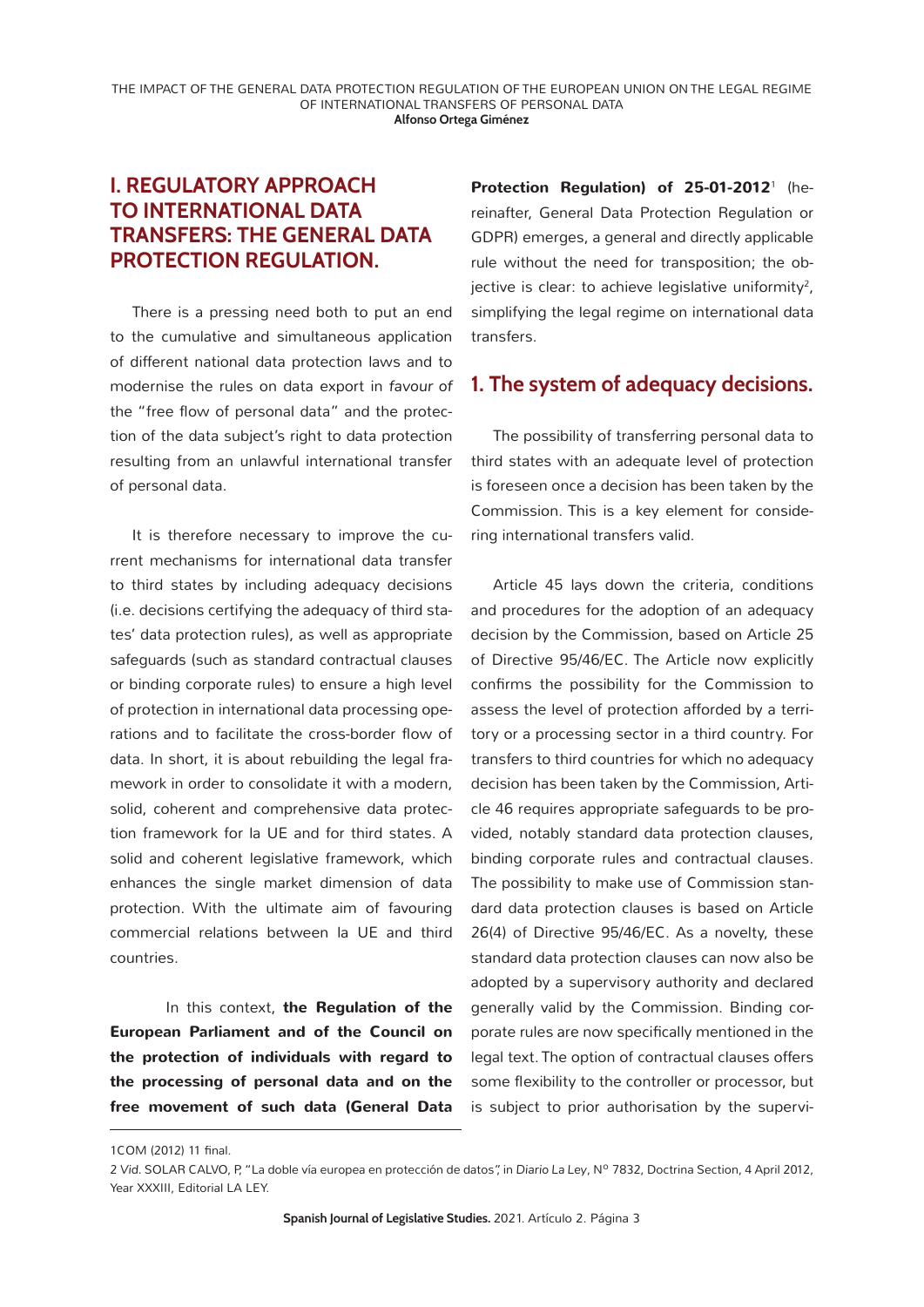sory authorities.

*In this regard*, the approval procedure according to (Recital 103) states that: *The Commission may decide, with effect for the whole Union, that a third country, a territory or a specific sector within a third country, or an international organisation offers an adequate level of data protection, thereby providing throughout the Union legal certainty and uniformity as regards the third country or international organisation which is considered to offer such a level of protection. In such cases, transfers of personal data to these countries can take place without any further authorisation being required. The Commission may also decide to revoke such a decision, subject to prior notice and a fully reasoned statement to the third country or international organisation.*

This shows the Commission's absolute leading role in taking the decision on adequacy, and it will do so through the opinions of the committees, such as the European Data Protection Committee<sup>3</sup>.

Another issue, before listing the elements to be taken into account, is to determine who is subject to assessment not only third states are subject to assessment, but also companies that do not provide an adequate system of protection.

On the other hand, in order to assess the level of protection, the Regulation establishes that the following aspects shall be taken into account.

(a) The rule of law, respect for human rights and fundamental freedoms, relevant legislation, both general and sectoral, including legislation

relating to public security, defence, national security and criminal law, and access to personal data by public authorities, as well as the application of such legislation, data protection rules, professional standards and security measures, including rules on on onward transfers of personal data to another third country or international organisation observed in that country or international organisation, case law;

(b) The existence and effective functioning of an independent supervisory authority or authorities in the third country or to which an international organisation is subject, with responsibility for ensuring and enforcing compliance with data protection rules, including adequate enforcement powers, for assisting and advising data subjects in exercising their rights, and for cooperating with the supervisory authorities of the Union and of the Member States. At this point, it is very important, as required by Recital 104, that the supervision is truly independent.

(c) International commitments entered into by the third country or international organisation concerned, or other obligations arising from legally binding agreements or instruments.

It is foreseen that the decision will be reviewed every four years with the objective of monitoring whether the third country continues to comply with these conditions. If it is found that such a standard is no longer met, the Commission will repeal, suspend or amend the agreement. Discussions will be initiated with that state to remedy the previous situation. Transfer to third parties is also allowed even in the absence of a decision, but with sufficient guarantees, such as

<sup>3</sup> ORTEGA GIMÉNEZ, A. y MARZO PORTERA, A., Empresa y transferencia internacional de datos personales, Instituto Español de Comercio Exterior (ICEX), Madrid, 2013. ORTEGA GIMÉNEZ, A., "Imagen y circulación internacional de datos", en Revista Boliviana de Derecho, Nº 15, Fundación Iuris Tantum, Santa Cruz (Bolivia), 2013.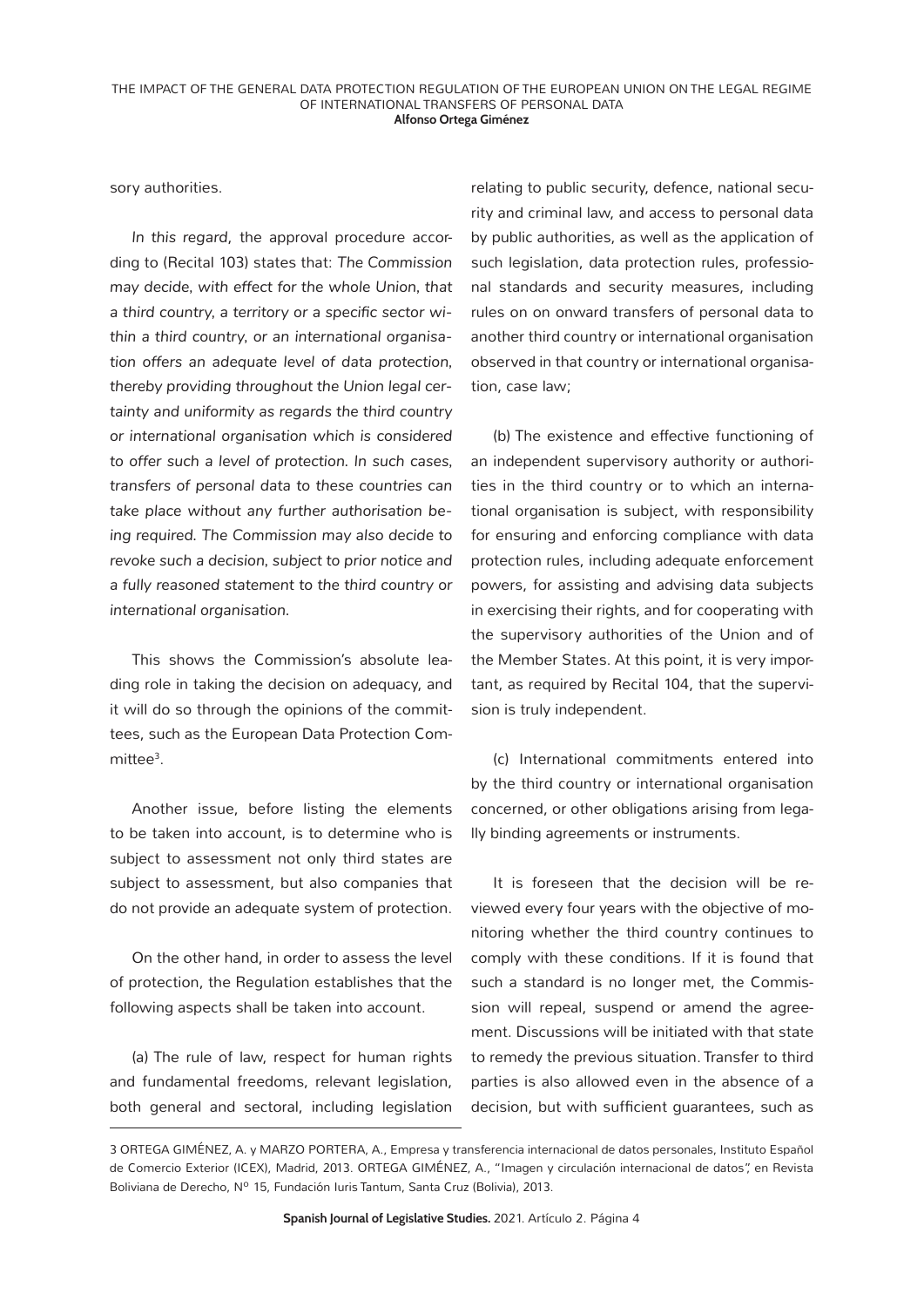the adoption of binding instruments.

The main consequence of the adoption of an adequacy decision is found in Article 45(1) of the Regulation, that a transfer of personal data to a third country or international organisation may take place, and that such a transfer does not require any specific authorisation<sup>4</sup>.

### **2. Transfers by appropriate collateral.**

Transfers by means of adequate protection are an indispensable requirement for such transfers to be valid in the absence of an adequacy decision, which is why, given their importance, the Regulation offers a considerable reinforcement to the regulation that Directive 95/46/EC made with respect to them, and in recital 108 of the Regulation, we find indications of the relevance of this requirement: *Those safeguards must ensure the observance of data protection requirements and data subjects' rights appropriate to processing within the Union, including the availability to data subjects of enforceable rights and effective legal remedies, including the right to obtain effective administrative or judicial redress and to claim compensation, in the Union or in a third country.*

If a decision according to the above features has not been issued, personal data may only be transferred to a third State or organisation if adequate custody and enforceable rights have been provided. Here the GDPR establishes two types

of adequate safeguards; those that require authorisation and those that do not.

#### **A) Guarantees without requiring authorisation are:**

a) A legally binding and enforceable instrument between public authorities or bodies.

b) Binding corporate rules.

c) Standard data protection clauses adopted by the Commission or supervisory authority and approved by the Commission.

d) A code of conduct, together with binding and enforceable commitments of the controller or processor in the third country to implement appropriate protection, including on the rights of data subjects and approved by the supervisory authority.

e) A certification mechanism, with the same commitments as the previous measure. The mechanism is voluntary, and will be issued by a body accredited by the DPA or by the authority itself.

#### **B) Where there is authorisation by the supervisory authority, it shall be required by.**

a) Contractual clauses between the controller or processor and the controller, processor or recipient of the personal data in the third country or international organisation.

<sup>4</sup> ORTEGA GIMÉNEZ, A., "El Reglamento General de Protección de Datos de la UE en la empresa: novedades prácticas", en Diario La Ley, en el número 15, Sección Ciberderecho, 7 de marzo de 2018, Editorial Wolters Kluwer. ORTEGA GIMÉNEZ, A., y GONZALO DOMENECH, J. J. "Las transferencias internacionales de datos de carácter personal en el nuevo Reglamento General de Protección de Datos", en Revista Economist & Jurist, Número 217, Difusión Jurídica, Barcelona, Febrero 2018, pp. 36-43. ORTEGA GIMÉNEZ, A., "Impacto del nuevo marco jurídico en materia de protección de datos de carácter personal en la Unión Europea: del "safe harbour" al "privacy shield", en Revista Digital Administrativo, Editorial jurídica Sepin, Nº 24, SP/ DOCT/73156, Artículo Monográfico. Enero 2018. ORTEGA GIMÉNEZ, A., El nuevo régimen jurídico de la Unión Europea para las empresas en materia de protección de datos de carácter personal, Thomson Reuters Aranzadi, Cizur Menor (Navarra), 2017.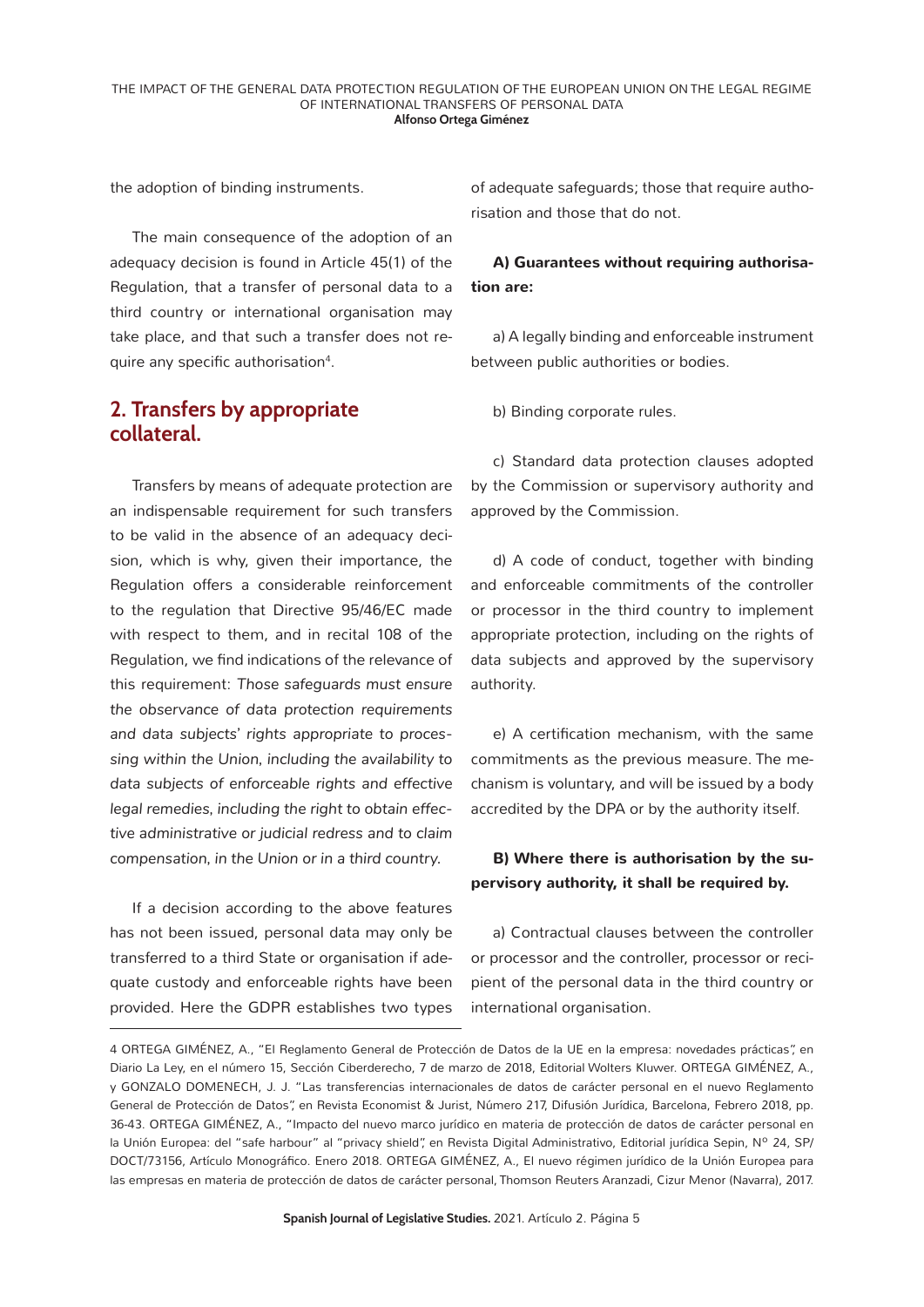b) Provisions to be incorporated in administrative arrangements between public authorities or bodies which include effective and enforceable rights for the persons concerned.

The standard contractual clauses are governed by Decision 2001/497/EC of 15 June 2001 on standard contractual clauses for the transfer of personal data to a third country between controllers, as amended by Decisions 2004/915/EC and 2016/2297/EC; and Commission Decision 2010/87/EU of 5 February 2010 on standard contractual clauses for the transfer of personal data to processors established in third countries, pursuant to Directive 95/46/EC of the European Parliament and of the Council, as amended by Decision 2016/2297/EC.

The possibility to make use of standard data protection clauses of the Commission is based on Article 26 of Directive 95/46/EC. As a novelty, these standard data protection clauses can now also be adopted by a supervisory authority and declared generally valid by the Commission. Binding corporate rules are now specifically mentioned in the legal text. The option of contractual clauses offers some flexibility to the controller or processor, but is subject to prior authorisation by the supervisory authorities.

As a warning, the standard contract terms are likely to suffer a major setback; as a CJEU ruling on their validity is expected. The ruling is expected in a year and a half.

One of the most notable novelties introduced in the GDPR is to be found in Article 47, which refers to binding corporate rules, which establishes that *"*the competent supervisory authority shall approve binding corporate rules in accordance with the consistency mechanism*", which* means that the set of rules approved will be binding as long as they comply with the requirements established in Article 47.1 of the Regulation, which is the one that grants such binding force<sup>5</sup>.

Binding corporate rules could thus be defined as internal rules (such as a code of conduct) adopted by a multinational group of companies that define their overall policy with regard to international transfers of personal data within the same corporate group to entities located in countries that do not provide an adequate level of protection. They are intended for corporate groups only.

These rules should have a minimum content:

a) The structure and contact details of the corporate group or association of undertakings engaged in a joint economic activity and of each of its members.

b) Transfers or sets of transfers of data, including the categories of personal data, the type of processing operations and their purposes, the type of data subjects concerned and the name of the third country or countries concerned.

a) It's legally binding nature, both internally and externally.

# **3. Binding Corporate Rules.**

5 ORTEGA GIMÉNEZ, A., Transferencias internacionales de datos de carácter personal ilícitas, Thomson Reuters Aranzadi, Cizur Menor, Navarra, 2016. ORTEGA GIMÉNEZ, A., "La (des) protección del titular del derecho a la protección de datos derivada de una transferencia internacional ilícita en Derecho internacional privado español", Diario La Ley, Nº 8661, La Ley, Madrid, 2015. ORTEGA GIMÉNEZ, A., La (des) protección del titular del derecho a la protección de datos derivada de una transferencia internacional ilícita, AEPD, Madrid, 2015.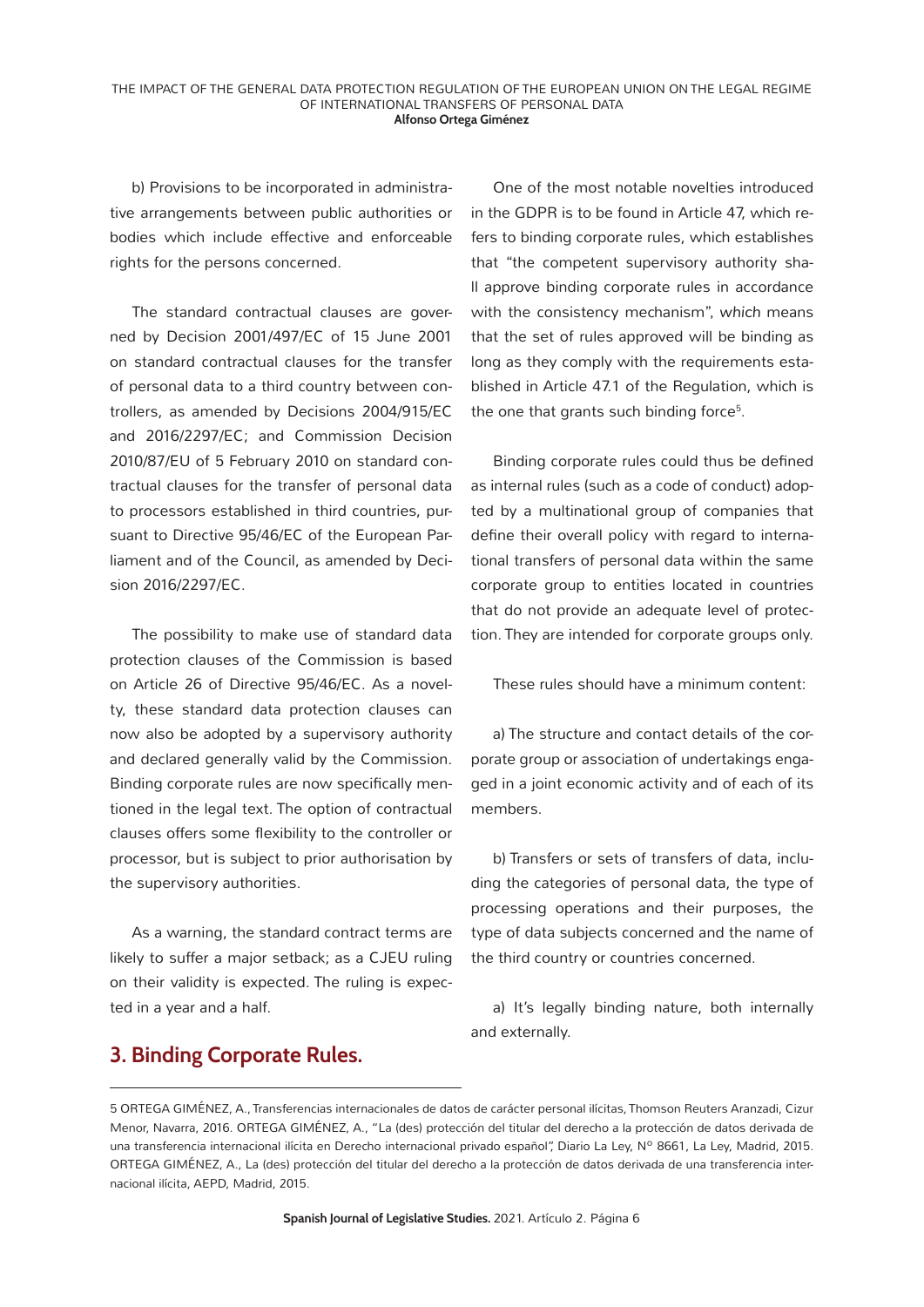b) The application of general data protection principles, in particular purpose limitation, data minimisation, limited retention periods, data quality, data protection by design and by default, the basis of processing, the processing of special categories of personal data, measures to ensure data security and requirements with regard to onward transfers to bodies not bound by binding corporate rules.

c) The rights of data subjects in relation to processing and the means of exercising them, in particular the right not to be subject to decisions based solely on automated processing, including compliance profiling, the right to lodge a complaint with the competent supervisory authority and with the competent courts of the Member States, and the right to obtain redress, and, where appropriate, compensation for breaches of these rules.

d) The acceptance by the controller or processor established in the territory of a Member State of liability for any breach of binding corporate rules by any member concerned not established in the Union; the controller or processor shall only be exonerated, in whole or in part, from such liability if it proves that the act giving rise to the damage is not attributable to that member.

e) The way in which information on binding corporate rules is provided to stakeholders, in particular with regard to the provisions referred to in points (d), (e) and (f) and the right of information.

f) The functions of any data protection officer, or any other person or entity responsible for the supervision of compliance with the CSV within the corporate group or group of undertakings engaged in a joint economic activity.

g) Complaints procedures.

h) The mechanisms established within the corporate group or group of undertakings to ensure verification of compliance with the CSV, such as data protection audits and methods to ensure corrective actions to protect the data subject's rights. The results of such verification should be communicated to the DPO or similar; and to the board of directors of the company controlling a group or group of undertakings, and made available to the competent supervisory authority upon request.

i) The mechanisms in place for communicating and recording changes to the standards and for notifying these changes to the supervisory authority.

j) The mechanism of cooperation with the supervisory authority to ensure compliance by any member of the group or group of undertakings, in particular by making available to the supervisory authority the results of the verifications of the measures referred.

k) Mechanisms for informing the competent supervisory authority of any legal requirements applying in a third country to a member of the corporate group or joint venture, which are likely to have an adverse effect on the safeguards set out in the binding corporate rules.

l) Relevant data protection training for staff who have permanent or regular access to personal data.

#### **4. Exceptions.**

Article 49 defines and clarifies the exceptions to a transfer of data on the basis of the existing provisions of Article 26 of Directive 95/46/EC. This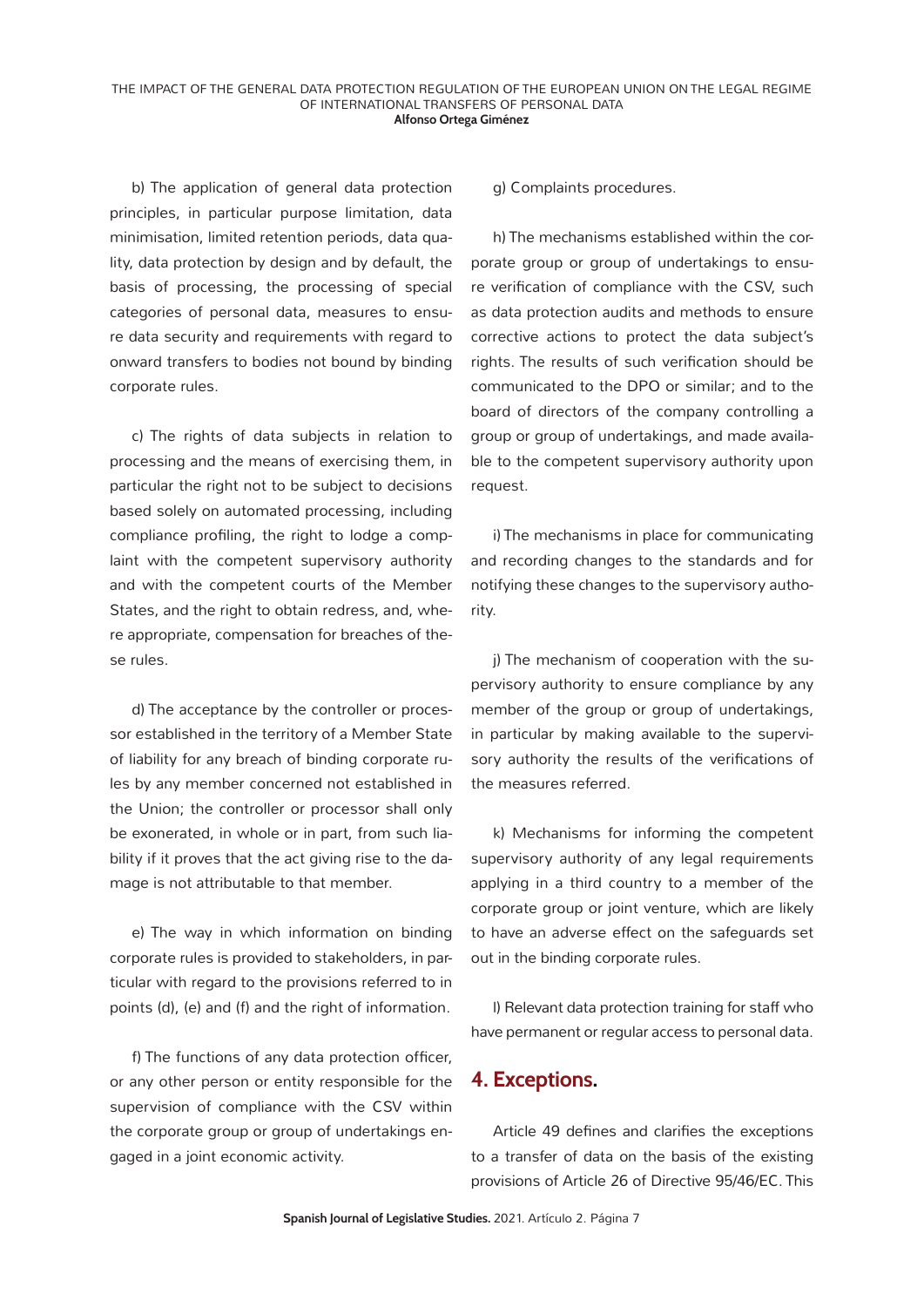applies in particular to data transfers required and necessary for the protection of important public interests, for example in case of international data transfers between competition authorities, tax or customs administrations, or between services competent for social security or fisheries management. Moreover, in certain circumstances a transfer of data may be justified by a legitimate interest of the controller or processor, but only after having assessed and documented the circumstances of such a transfer operation, i.e. through a *numerus clausus it* establishes a number of situations in which an adequacy decision and adequacy safeguards are not required and no authorisation by the supervisory authorities is necessary<sup>6</sup>.

Although it is true that the Regulation establishes a closed list of cases, which seems to limit the situations in which they may occur, it does not seem to escape criticism, considering that the list offered by Article 49 is too broad, even in one of its paragraphs [Article 49.1.g)] it establishes that a transfer of personal data may take place *even when none of the exceptions for specific situations referred to in the first subparagraph of this paragraph is applicable*<sup>7</sup> .

The exceptions listed in Article 49 for specific situations are:

(a) The data subject has explicitly given his or her consent to the proposed transfer, after having been informed of the possible risks for him or her of such transfers due to the absence of an adequacy decision and of appropriate safeguards;

(b) The transfer is necessary for the performance of a contract between the data subject and the controller or for the performance of pre-contractual measures taken at the request of the data subject;

(c) The transfer is necessary for the conclusion or performance of a contract, in the interest of the data subject, between the controller and another natural or legal person;

(d) The transfer is necessary for important reasons of public interest; in this paragraph we refer to Recital 112, which lists a number of examples, in which this exception may apply, such as in the case of international exchanges of data between competition authorities, tax or customs administrations, between financial supervisory authorities, between social security or public health services, for example in the case of contacts aimed at tracing contagious diseases or to reduce and/or eliminate doping in sport.

The public interest referred to in point (d) of the first subparagraph of paragraph 1 shall be recognised by the Union or Member State law applicable to the controller.

(e) The transfer is necessary for the formulation, exercise or defence of claims;

 (f) The transfer is necessary to protect the vital interests of the data subject or of other persons, where the data subject is physically or legally incapable of giving consent;

(g) The transfer is made from a public register which, under Union or Member State law, is intended to provide information to the public and is open to inspection by the general public or by any person who can show a legitimate interest, but

<sup>6</sup> SANCHO VILLA, D., *Transferencia internacional de datos personales*, Agencia de Protección de Datos, Madrid, 2003. And. Negocios Internacionales de Tratamiento de Datos Personales, Civitas, Cizur Menor (Navarra), 2010. 7 Recitals 111 to 113 of the GDPR.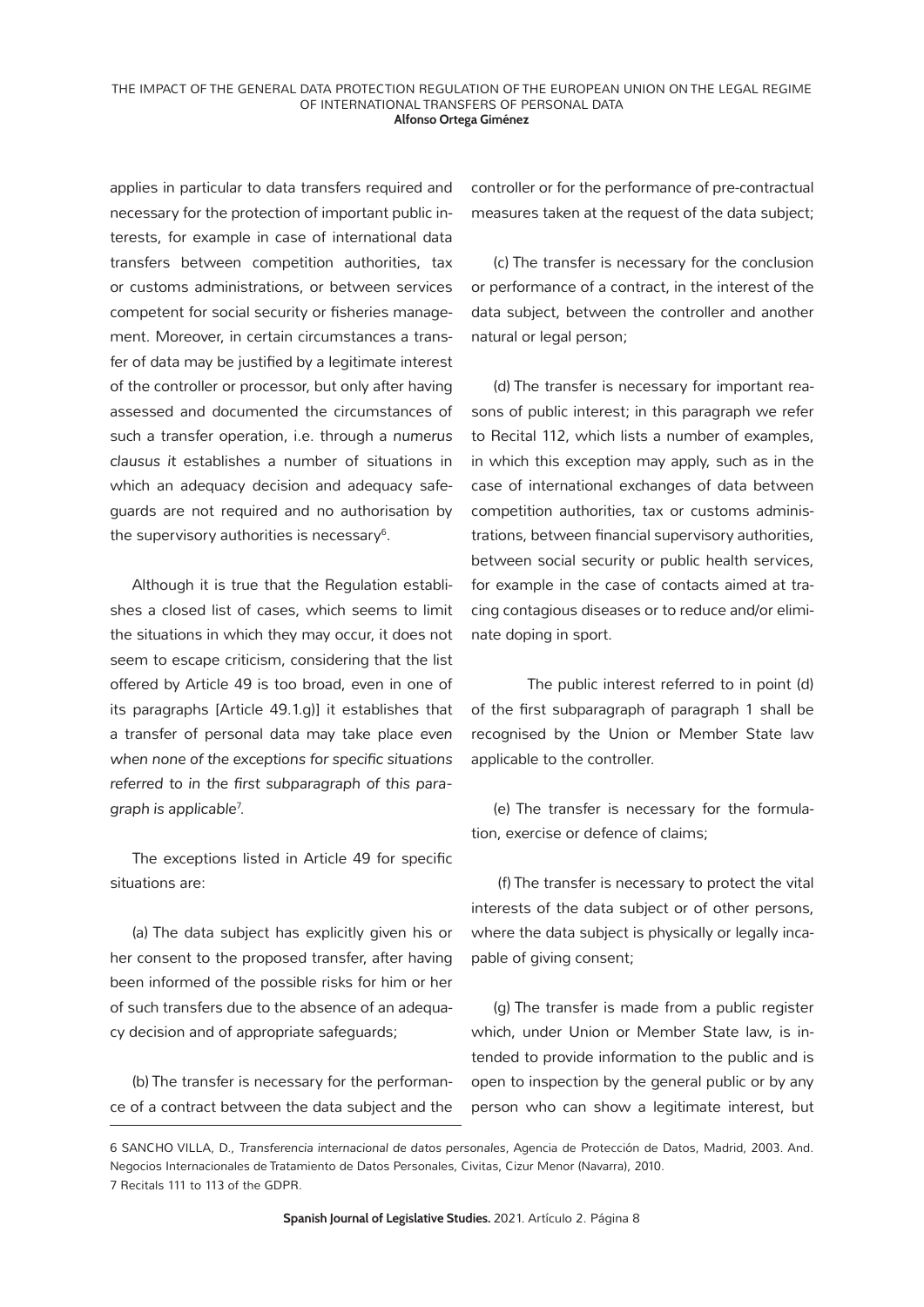only to the extent that the conditions laid down by Union or Member State law for inspection are fulfilled in each individual case. Where a transfer cannot be based on the provisions of Articles 45 or 46, including the provisions on binding corporate rules, and none of the exceptions for specific situations referred to in the first subparagraph of this paragraph applies, it may only be carried out if it is not repetitive, concerns only a limited number of data subjects, it is necessary for the purposes of compelling legitimate interests pursued by the controller over which the interests or rights and freedoms of the data subject do not override, and the controller assessed all the circumstances surrounding the data transfer and, on the basis of this assessment, provided appropriate safeguards with regard to the protection of personal data<sup>8</sup>.

The controller shall inform the supervisory authority of the transfer. In addition to the information referred to in Articles 13 and 14, the controller shall inform the data subject of the transfer and of the compelling legitimate interests pursued.

With regard to the latter paragraph, discussed above, Article 49 establishes a limitation, which is that the transfer made shall not cover the totality of the personal data or entire categories of personal data contained in the register. If the purpose of the register is consultation by persons having a legitimate interest, the transfer shall only take place at the request of such persons or if they are to be the recipients<sup>9</sup>.

The third paragraph also provides that subparagraphs (a), (b) and (c) and the second paragraph shall not apply to activities carried out by public authorities in the exercise of their public powers.

At this point we come to the limit, quite appropriate in my opinion, which is laid down in the fifth paragraph, in relation to the transfer of data for reasons of public interest, which reads as follows: *In the absence of a decision establishing data protection adequacy, Union or Member State law may, for important reasons of public interest, expressly set limits on the transfer of specific categories of data to a third country or international organisation. Member States shall notify such provisions to the Commission*.

Finally, it provides that the controller or processor shall document in the records referred to in Article 30 the assessment and appropriate safeguards referred to in the second subparagraph of paragraph 1.

# **5. Approval by the supervisory authority.**

The increase in international transfers of personal data in areas such as human resources, financial services, banking, education, e-commerce, international judicial assistance or health research are now an integral part of the globalised economy<sup>10</sup>. In the area of personal data protection regulation, three main groups can be distinguished. The first group consists of those states where data protection legislation is currently in force and adapted to the present time (e.g. EU Member States, Argentina, Mexico, Canada or the USA); the second group consists of those countries where work is in progress *towards data protection* legislation (e.g. in some countries in the Latin American region); and

<sup>8</sup> VILLARINO MARZO, J., "La privacidad desde el diseño en la propuesta de reglamento europeo de protección de datos", en *Revista Aranzadi de Derecho y Nuevas Tecnologías* núm. 32/2013, Aranzadi, Cizur Menor, 2013.

<sup>9</sup> GUASCH PORTAS, V., *Las transferencias internacionales de datos en la normativa española y comunitaria*, Agencia Española de Protección de Datos-Agencia Estatal Boletín Oficial del Estado, Madrid, 2014.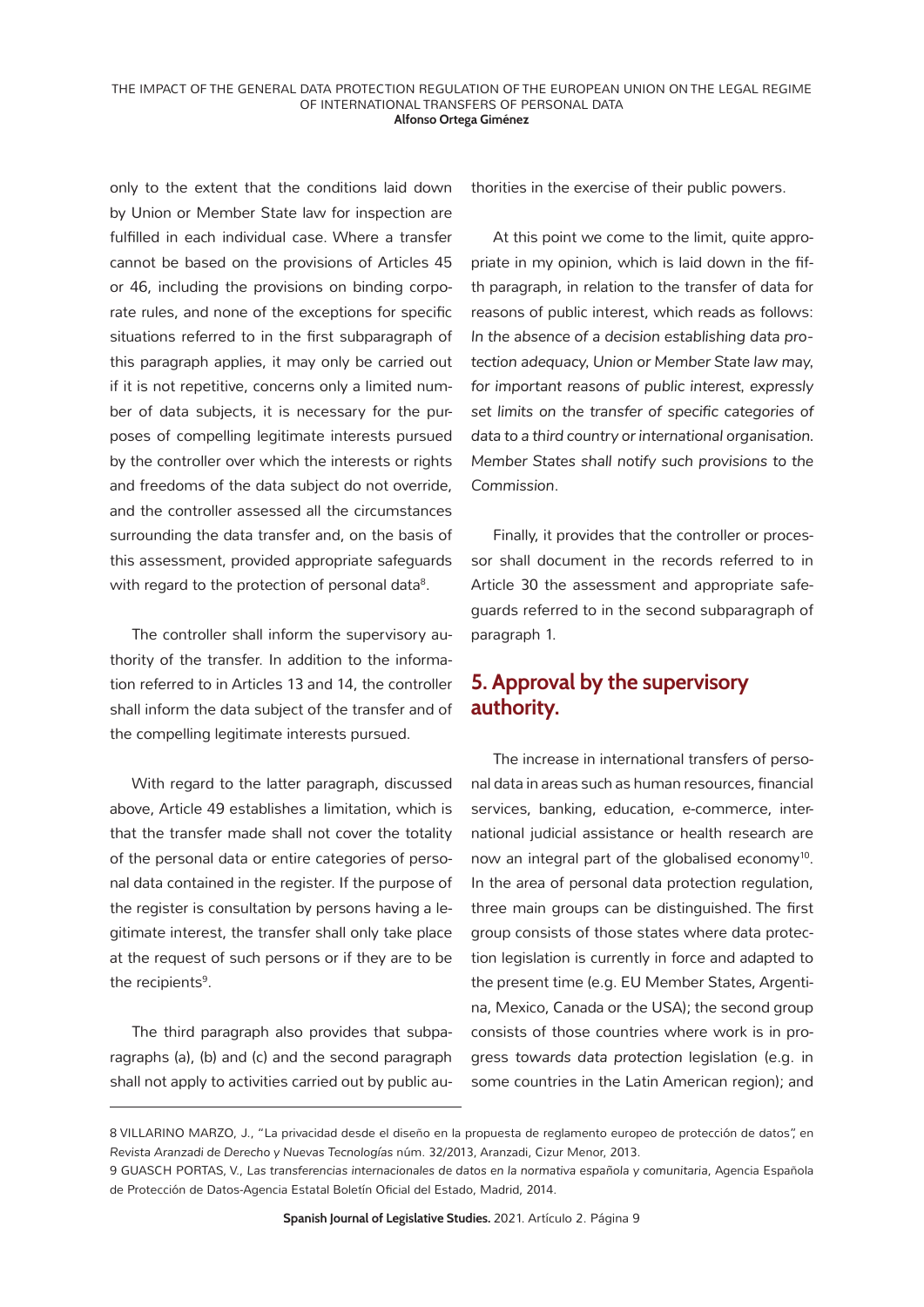#### THE IMPACT OF THE GENERAL DATA PROTECTION REGULATION OF THE EUROPEAN UNION ON THE LEGAL REGIME OF INTERNATIONAL TRANSFERS OF PERSONAL DATA **Alfonso Ortega Giménez**

the third group consists of those countries where data protection legislation is in the process of being introduced (e.g. in some Latin American countries) $11$ . The third group consists of those countries where data protection legislation is currently<sup>12</sup>, lacking (e.g. Russia, Malaysia, Taiwan, etc.)<sup>13</sup>.

The main sectors of activity in which data exporters operate are telecommunications, energy, computer services, banking, chemicals and pharmaceuticals, and direct mail.

All these factors together show that autonomous business decisions are taking place, leading to a phenomenon of delocalisation of business activities in these sectors and countries, for which obtaining an authorisation for international data transfer is a legally necessary instrumental ele $ment<sup>14</sup>$ .

Indeed, taking into account the modality, purpose and destination of the authorised international data transfers, three interrelated phenomena stand out in which we must maximise the protection of the holder of the right to data protection derived from an unlawful international transfer of personal data:

*1)* That the main form of transfer is that between a controller located in Spain, mainly dedicated to telecommunications services, and a service provider in a third country (data processor), under the standard contractual clauses provided for in European Commission Decision 2002/16/EC of 27 December 2001<sup>15</sup>.

*2)* The diversification of the geographical areas to which personal data is transferred: the USA continues to be the leading importer of data from Spain and Latin American countries are consolidating their position in second place (mainly Chile, Colombia, Peru, Paraguay and Uruguay). But new countries of destination for transfers have appeared in Asia, with India standing out, which in recent years has tripled the number of files processed and is tending to become one of the main importers of personal data. The number of authorisations to Morocco has also increased,

*3) A* high percentage of the authorised transfers relate to services provided in third countries, which is indicative of the increasing importance of offshoring of activities that are outsourced to third countries<sup>16</sup>.

#### **6. Temporary suspension.**

The need to reconcile the protection of the hol-

10 FERNÁNDEZ LÓPEZ, J. M. "Movimiento internacional de datos y buen gobierno corporativo", in *Boletín del Ilustre Colegio de Abogados de Madrid*, núm. 35, 3, February 2007, p. 177.

<sup>11</sup> *Vid.* Law No. 18331 on "Protection of Personal Data and 'Habeas Data' Action" of 11/08/2008; and its Regulatory Decree of 31/08/2009.

<sup>12</sup> While Latin American countries have looked to the European model, they have also maintained different particularities and motivations when adopting their data protection regulations.

<sup>13</sup> *Vid.* Statutory Law No. 1581 of 17 October 2012, "whereby general provisions are issued for the protection of personal data". 14 International data transfers serve various purposes which can be differentiated between: a) Those related to business management in a global context. Multinational companies require international data transfers for purposes such as the management, maintenance and technical support of information systems (especially in relation to the efficient management of human resources, customers and suppliers, as well as the provision of administrative support services in relation to these); and b) *those related to customer* service and other telephone marketing actions aimed at improving customer satisfaction, such as the centralised management of customer services. This group mainly includes the provision of customer services or *telemarketing.* 15 *DO* 2002 L 6/52.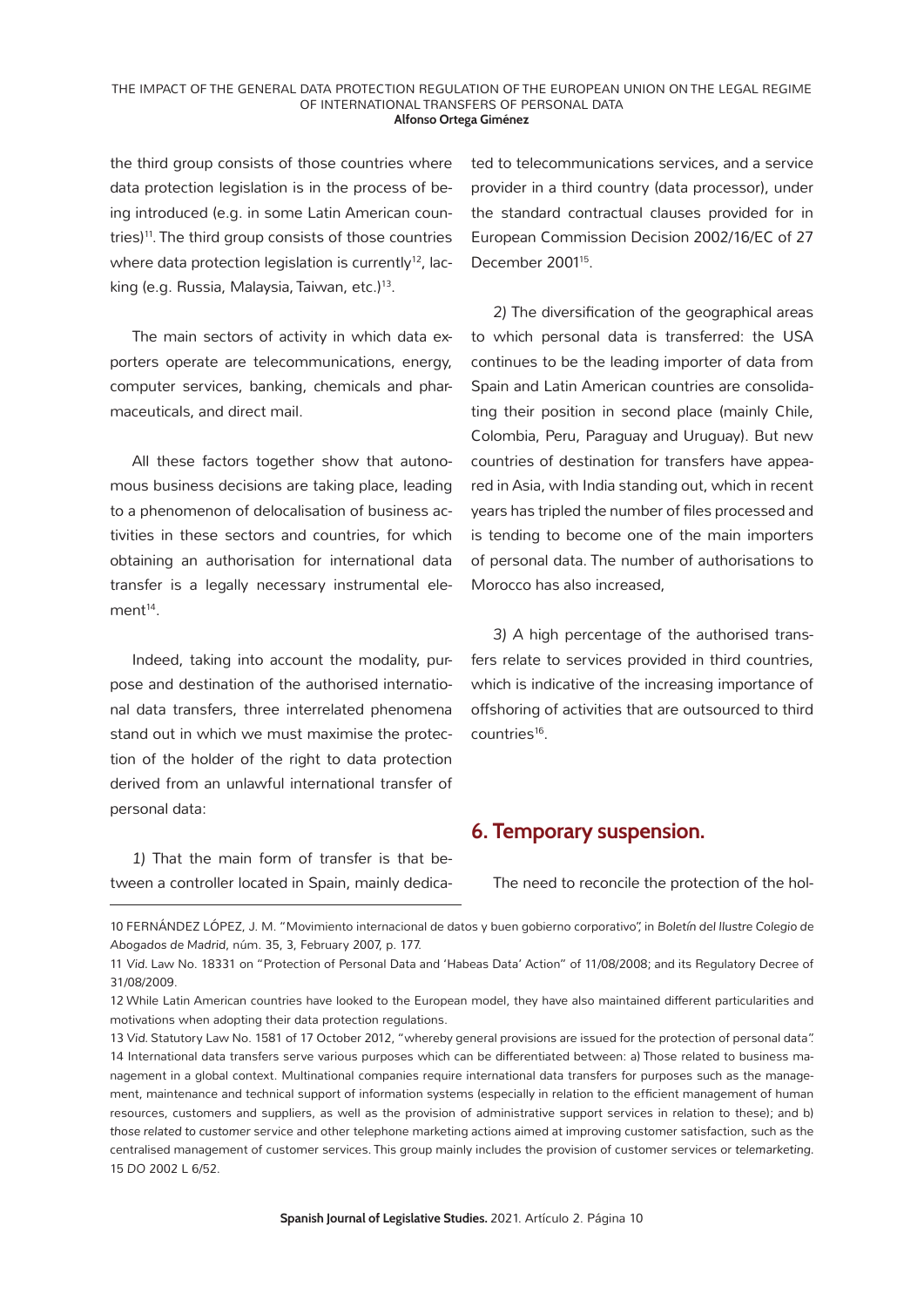#### THE IMPACT OF THE GENERAL DATA PROTECTION REGULATION OF THE EUROPEAN UNION ON THE LEGAL REGIME OF INTERNATIONAL TRANSFERS OF PERSONAL DATA **Alfonso Ortega Giménez**

der of the right to data protection derived from an unlawful international transfer of personal data with the international movement of personal data means that the regulatory rules on the matter must be based on the general principle of prohibiting transfers to countries which, according to Article 33.1 of the LOPD - in line with Article 25.1 of Directive 95/46/EC and Article 23 of the EC Treaty (now Article 28 of the TFEU)<sup>17</sup> do not quarantee an "equivalent level of protection"18.

But then the question is to determine when a country offers an adequate<sup>19</sup> level of protection, i.e., when its regulations are considered to incorporate the essential core of data protection principles enshrined in our LOPD. Article 33.2 of the LOPD, Article 67 of the LOPD Regulations and Instruction 1/2000 offer a solution to the question - which essentially reproduces Article 25.2 of Directive 95/46/EC, stating that "the adequacy of the level of protection offered by the country of destination shall be assessed $20$ by the [Spanish] Data Protection Agency, taking into account all the circumstances of the transfer or category of data transfer. In particular, consideration shall be given to the nature of the data to be processed and the duration of the processing operation or operations envisaged, the country of origin and the country of final destination, the rules of law, general or sectoral, in force in the third country in question, the content of the reports of the Commission of the European Union, as well as the professional standards and security measures in force in those countries'.

18 On the contrary, Article 25.1 of Directive 95/46/EC speaks of "adequate level of protection", showing a regrettable lack of coherence and terminological precision, *Vid.* HERRÁN ORTIZ, A. I. , El derecho a intimidad en la nueva Ley Orgánica de Protección de Datos Personales, Dykinson, Madrid, 2002, p. 368. *El derecho a la intimidad en la nueva Ley Orgánica de Protección de Datos Personales*, Dykinson, Madrid, 2002, p. 368. But does this double standard make sense? Do we have different levels of protection? Does the equivalence clause require a higher level of protection than the other clause? ESTADELLA YUSTE, O. , "La transmisión internacional de datos personales y su control", in *Jornadas sobre Derecho Español de Protección de Datos Personales*, Agencia de Protección de Datos, Madrid, 1996, p. 202.

19 While the "equivalent level of protection" refers to the idea that the instruments presented by the recipient country should have a similar data protection content to that of the transmitting country, the "adequate level of protection" consists of the recipient of the international transfer of data having rules whose content is sufficient to guarantee the protection of personal data, such sufficiency being determined by the establishment of and respect for the guiding principles of data protection and their mechanisms of effectiveness. In this sense, we agree with GARRIGA DOMÍNGUEZ and ESTADELLA YUSTE that "equivalent does not mean the same as adequate, since while the Member States are required, so that data may circulate freely within their territories, to attain [a] level equivalent to that of the transmitting state, when the transmission of data takes place to a non-EU country, only a minimum standard of protection is satisfied". See GARRIGA DOMÍNGUEZ, A. , La protección de los datos personales en el Derecho español, Dykinson, Madrid, 1999, p. 331; ESTADELLA YUSTE, O. , "La transmisión internacional de datos personales y su control", in Jornadas sobre Derecho Español de Protección de Datos Personales, Agencia de Protección de Datos, Madrid, 1996, p. 202; and PIÑOL i R., "La transmisión internacional de datos personales y su control", in Jornadas sobre Derecho Español de Protección de Datos Personales, Agencia de Protección de Datos, Madrid, 1996, p. 202. 202; and PIÑOL i RULL, J. and ESTADELLA YUSTE, O. "La regulación de la transmisión internacional de datos en la L. O. 5/1992 de 29 de octubre"..., op. cit. pp. 84-87. Moreover, without doubt, the regime provided for in Article 25 of Directive 95/46/EC is not in accordance with the provisions of Article 12 of Convention 108/81/EC, since while the former speaks of "adequate level of protection", the latter speaks of "equivalent protection"; and, as HEREDERO HIGUERAS, M. points out, "the concept of adequate level of protection is weaker than that of equivalent protection in Article 12 of the Convention [108/81/EC]".

**Spanish Journal of Legislative Studies.** 2021. Artículo 2. Página 11

<sup>16</sup> From the Spanish perspective, the categories of international transfers of personal data are, in practice, of three types: a) Transfers of personal data derived from the optimisation of the management of resources by a company, whose parent company, whether Spanish or central, is located in a foreign country; b) Transfers of personal data linked to the nature of the activity or product (e.g., reservations of airline tickets or hotel reservations abroad contracted through travel agencies in Spain); and, c) Transfers of personal data aimed at improving customer service (e.g., in the cases of cases of travel agencies in Spain).

<sup>17</sup> If we qualify personal data as "goods", it is obvious that if an EU Member State does not authorise an international transfer of personal data on the grounds of public order, morality, public security, protection of health or life of persons, this should not be considered as a restriction on the free movement of goods or goods, as provided for in the ECT.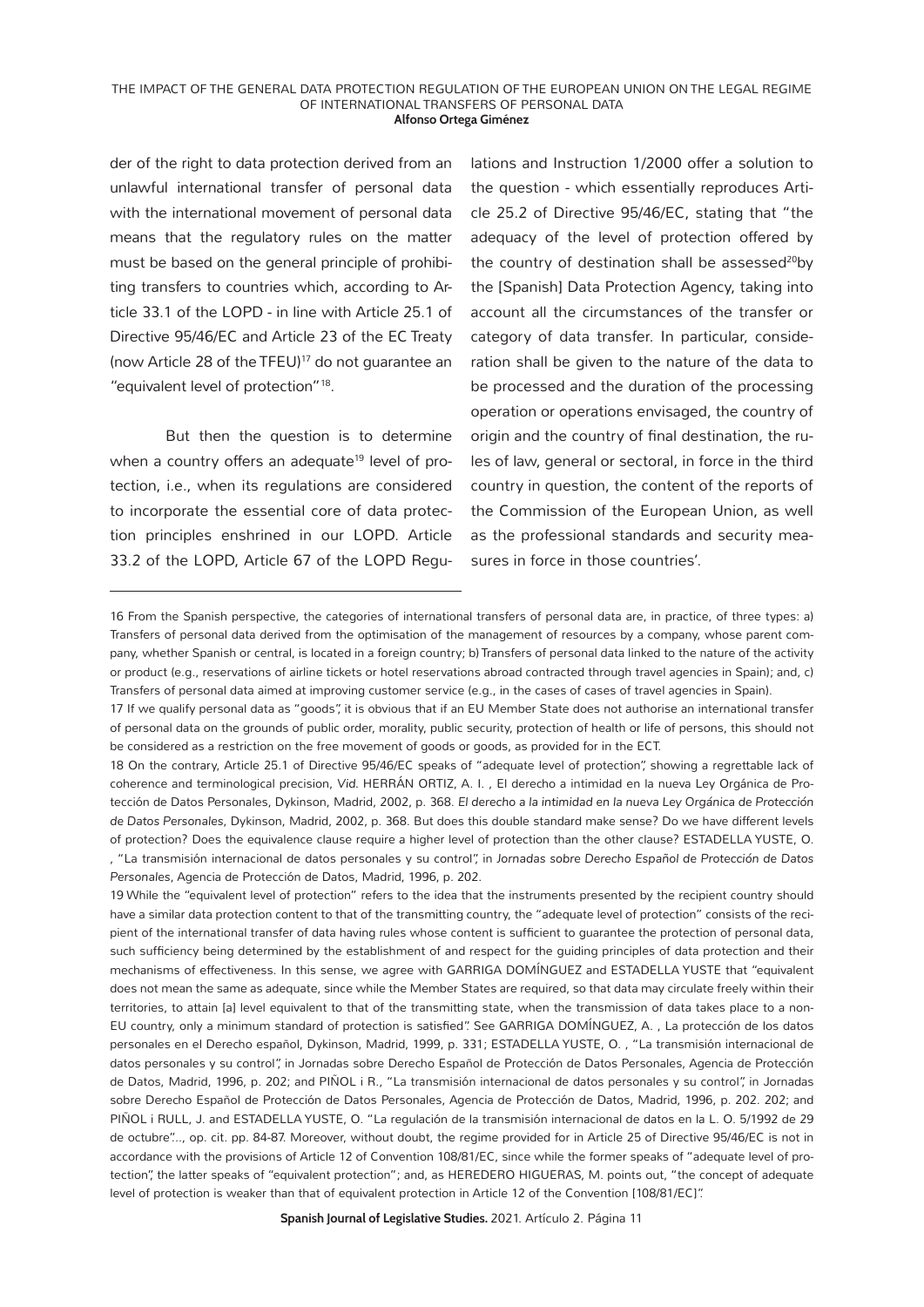This provision will be complemented by Article 25.4 of Directive 95/46/EC, according to which, third states in respect of which the European Commission has declared the existence of such adequacy shall always be considered to offer an adequate level of protection; an extreme which is contemplated in Article 34 k) of the LOPD, when it states that the authorisation of the Director of the AEPD shall not be necessary, "when the transfer is to a member state of the European Union, or a state in respect of which the Commission of the European Communities, in the exercise of its powers, has declared that it guarantees an adequate level of protection"<sup>21</sup>.

The temporary suspension is established as a further guarantee for the adequate protection of personal data and to avoid the violation of the rights that individuals have over them, in the event of the possible illicit transfer of such data to a country that does not comply with the appropriate guarantees.

# **7. Contractual clauses.**

The international perspective of the European legal regime on the protection of personal data is an aspect to be considered in view of the future reform of Directive 95/46/EC. The increase in international transfers of personal data implies the need for states to react by restricting the unlawful capture, processing and dissemination of personal data.

There are several challenges ahead: firstly, the increase in outsourcing of processing - very often outside the EU - raises issues related to the law applicable to processing and the attribution of responsibility for processing; secondly, the need to clarify and simplify the rules applicable to international transfers of personal data in order to avoid the risk that the level of protection of data subjects provided for in a third country is judged differently from one Member State to another; thirdly, the need to strengthen the role of supervisory authorities in charge of data protection in order to improve the application of the rules in the area of international transfers of personal data; thirdly, the need to strengthen the role of data protection supervisory authorities in order to improve the application of the rules in the area of international transfers of personal data; thirdly, the desirability of strengthening the role of data protection supervisory authorities in order to improve the enforcement of the rules in the area of international data transfers; finally, the need for a comprehensive instrument, applicable to data processing operations in all sectors and policies in the EU, to ensure an integrated approach and comprehensive, consistent and effective protection.

A strong, clear and uniform legal framework within the EU will give EU companies a global competitive advantage, as well as being a key benefit for service providers and an incentive for investors seeking optimal conditions for the loca-

21 *Vid. in the* same sense, Article 68 of the RLOPD.

<sup>20</sup> The main elements to be assessed by the competent body - European Commission or AEPD, as the case may be - at the time of carrying out the assessment of the adequate level of protection are two: on the one hand, the quiding principles of data protection (purpose, data quality, transparency and security), where these must be identified and developed regardless of the nature of the continent of such principles; and, on the other hand, the mechanisms of effectiveness of such principles, which refer to the implementation, observation and compliance with the principles. In relation to the basic principles in any adequacy analysis, see ACED FÉLEZ, E., "Transferencias internacionales de datos", in PIÑAR MAÑAS, J. L. (Dir.), *Protección de datos de*  carácter personal en Iberoamérica (Il Encuentro Iberoamericano de Protección de Datos, La Antigua- Guatemala, 2-6 June 2003), Tirant lo Blanch, Valencia, 2005, pp. 108-109.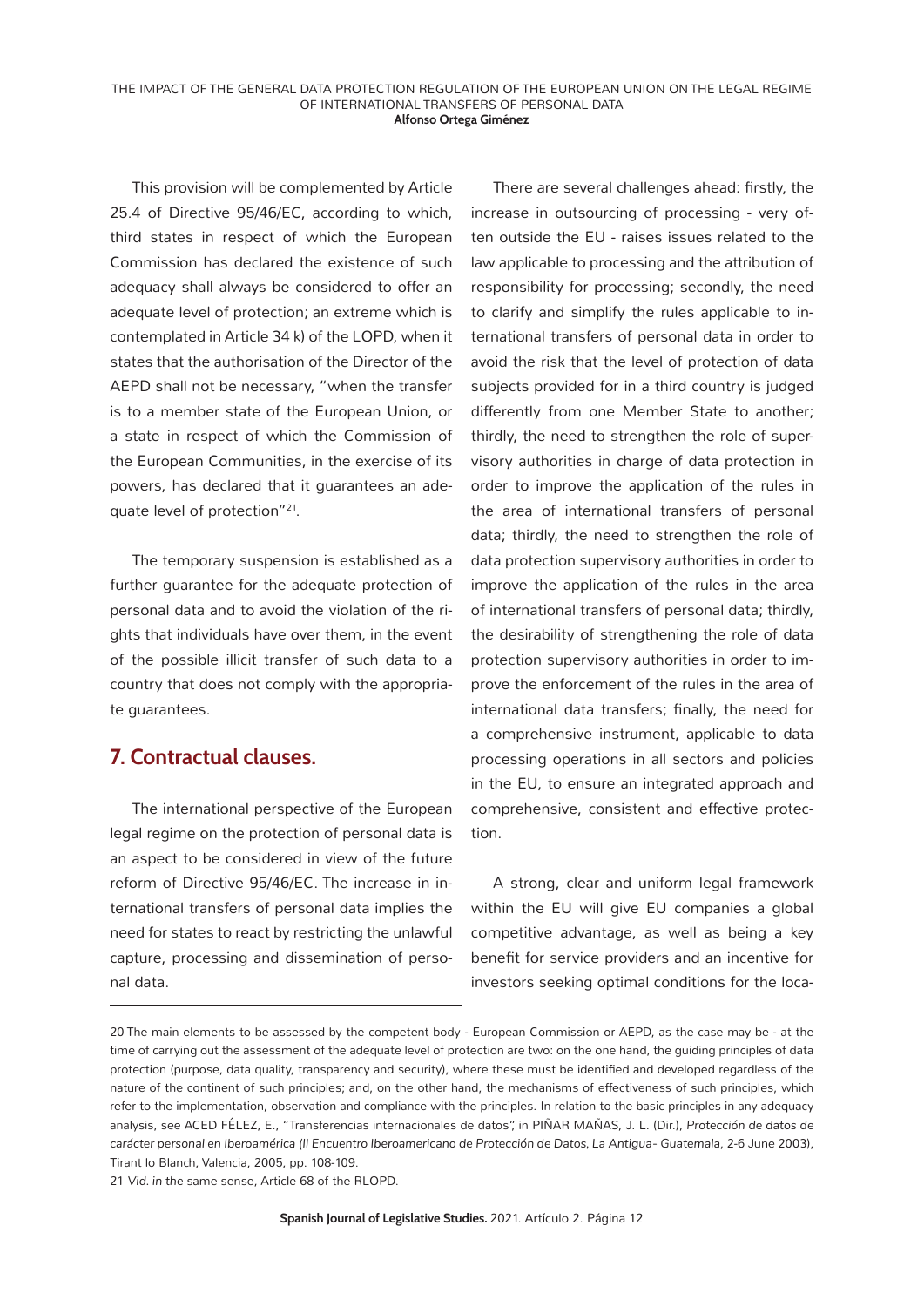tion of services.

If we manage to bring Directive 95/46/EC into line with the new social and technological reality we live in today, we will have succeeded not only in guaranteeing the functioning of the "internal market for personal data" but also in favouring commercial relations between the EU and third countries. And we know the EU's roadmap. The objectives are clear: to strengthen the rights of individuals so that the collection and processing of their personal data is clearly instrumentalised, to seek to reduce red tape for businesses and to ensure high levels of protection for data sent outside the EU by improving and simplifying international data transfer procedures.

As mentioned above, the European Regulation establishes the possibility for the Commission or the supervisory authority to adopt standard contractual clauses regulating the obligations, for data protection purposes, between the controller and the processor, on which the contracts entered into between the controller and the processor may be based. However, it will be necessary to await the development of these clauses by the Commission or supervisory authority in order to determine whether it is more appropriate to draw up ad hoc clauses or to adhere to the standard clauses.

The international transfer of personal data is possible as a result of the implementation of one of the following European Commission Decisions.

Depending on the purpose or legal framework in which they are carried out, international transfers can be *contractual* (international transfers as

a consequence of contractual and commercial relations between companies with legal links or the flow maintained for commercial purposes), when there is a prior agreement between the exporter and importer of personal data, or *non-contractual*  (unlawful processing of data) $22$ , when there is no such agreement.

Of all the criteria set out above, for the purposes of private international law, the one that interests us in this paper (the lack of protection of the holder of the right to data protection derived from an unlawful international transfer of personal data) is that of the purpose or legal framework in which the transfer is carried out, which allows us to distinguish between contractual (consensual) and non-contractual (non-consensual) international data transfers.

The former ("contractual" international data transfers) refer to international data processing transactions between the data subject and the controller. It is frequent that the conclusion or execution of a certain agreement between a data subject and an employer (or between the latter and a third party in the interest of the former) requires the processing of his personal data. In such cases, the international transfer of such data is ancillary to the main business. In other cases, the international transfer of data takes place within the framework of a business whose main purpose is precisely that transfer: these are transfers of data that take place on a principal basis.

In addition to these cases, there are frequent cases of infringement of the right to data protection of data subjects due to unlawful data processing carried out by an employer outside

<sup>22</sup> Consequently, there will be damage - and therefore a claim - if it is established that there has been unlawful processing of personal data.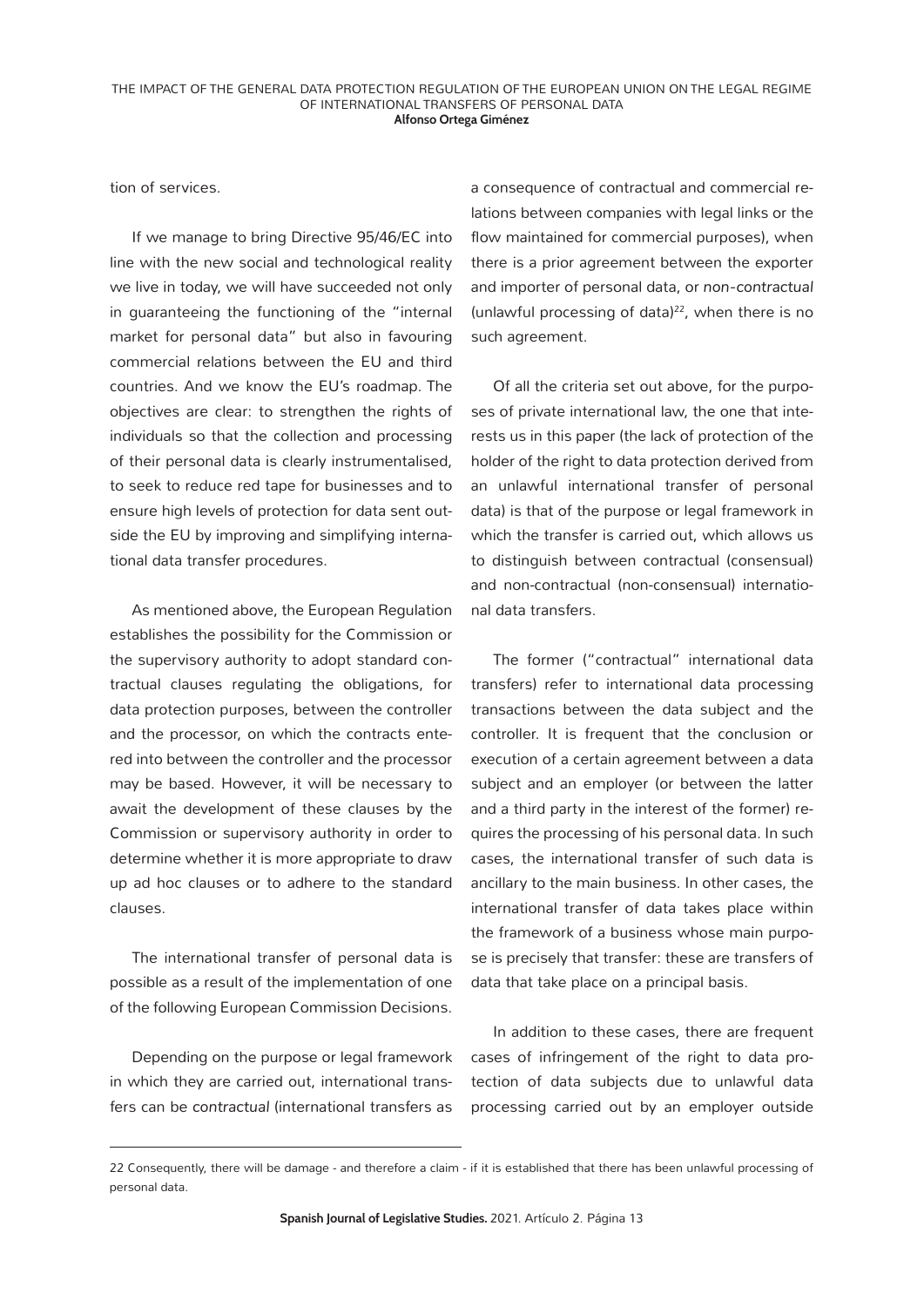a pre-existing relationship between the parties ("extra-contractual" international data transfers), where the data subject (injured party) brings a claim for damages against the tortfeasor (the natural or legal person who has unlawfully processed the data).

#### **II. CONCLUSIONS.**

The GDPR is based on the criteria already established in Directive 95/46 and incorporated into Spanish domestic legislation, i.e. that data may only be transferred to those countries, territories, sectors or international organisations for which the European Commission has considered that they have an adequate level of protection or, in other cases, sufficient guarantees are provided or some of the circumstances foreseen as exceptions are met, and provided that the other requirements of the Regulation are observed.

The GDPR introduces new features that affect the entire international transfer regime, but it is the authorisation regime that represents a radical departure from the model of the current regulation.

The first issue is that the GDPR establishes beyond doubt that the data exporter can be both a controller and a processor, a precision that definitively puts an end to the legal restrictions in certain Member States where the exporter must always be the controller. This means that service providers established in third countries are in a better position to subcontract in those or other third countries than service providers established in the EU. A situation which, in our sphere, was addressed by the Spanish Data Protection Agency through the adoption of model contractual clauses offering adequate guarantees for international transfers from processors established in

Spain to sub-processors in third countries.

It also broadens the range of instruments in which appropriate safeguards can be included and provided to protect the rights of data subjects as a result of the transfer of data. Codes of conduct and certification mechanisms are incorporated as instruments that can incorporate these guarantees, in addition to the Binding Corporate Rules (BCRs) for multinational groups which, although in practice they are already operational, thanks to the work of the Article 29 Working Party (WP29), for the first time they are recognised with legal status, which will make their use possible in those Member States that to date do not consider them valid, as they derive their binding effect not only from contracts but also from unilateral declarations. This wider range of instruments should facilitate the work of exporters by giving those more to choose from.

But where the new features introduced by the GDPR are most evident is in the regime of prior authorisation and notification of international transfers, which are reduced to very few cases.

The current applicable regulations oblige data exporters to request prior authorisation from the Spanish Data Protection Agency in order to transfer data to importers established in countries that do not have an adequate level of protection, provided that they provide sufficient guarantees, and to notify it of the transfers when they are to countries that do have such an adequate level of protection or, otherwise, are carried out under one of the exceptions provided for in Article 34 of the Organic Law on Data Protection. Under the GDPR, transfers may be carried out without the need for prior authorisation, unless the guarantees are provided through an *ad hoc* contract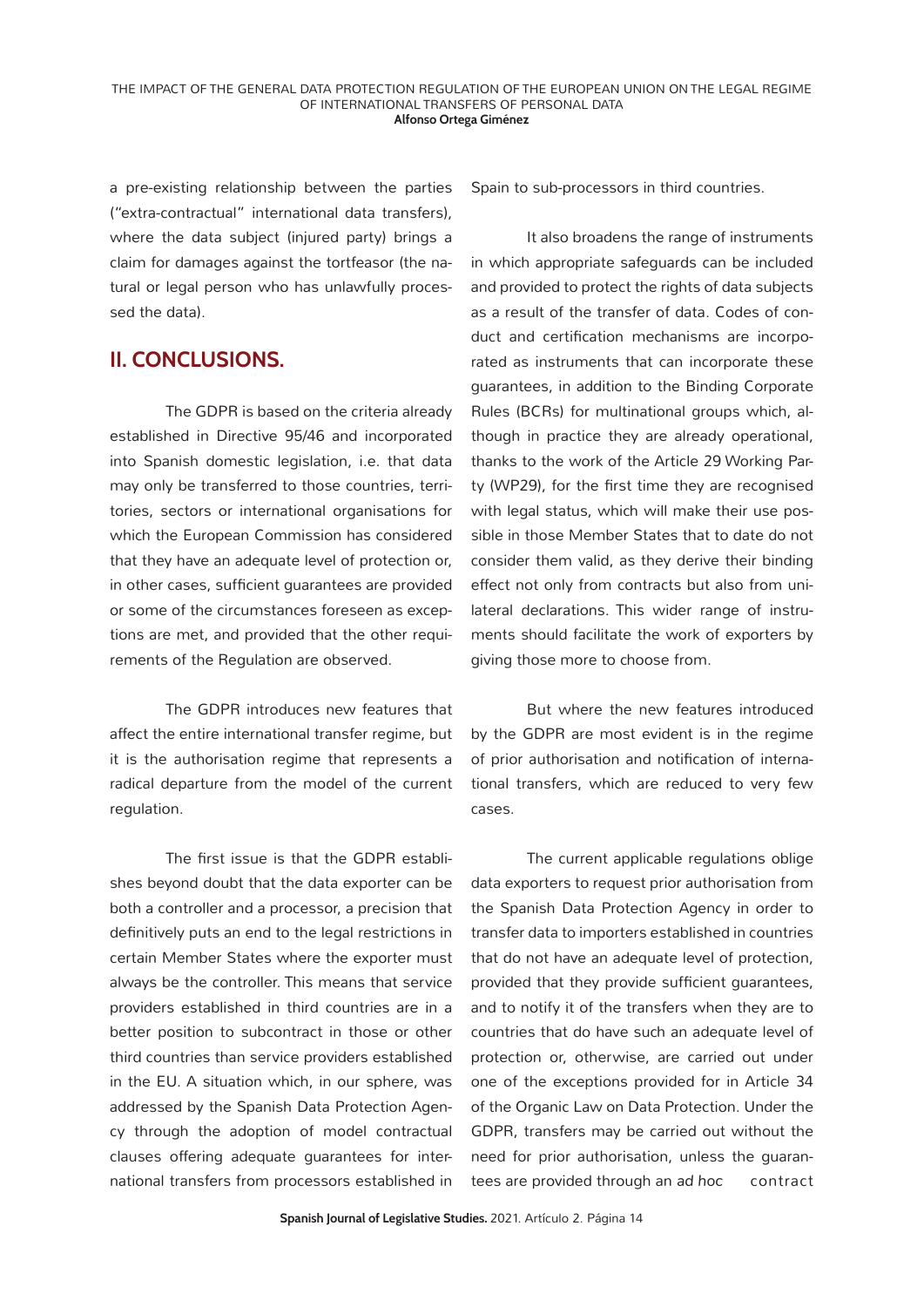or an administrative agreement between public authorities, or notification to the supervisory authority, unless they are covered by the exception based on the overriding legitimate interest of the controller and the other requirements established for this case by the GDPR are met.

Substantive changes that will undoubtedly facilitate trade relations and international cooperation by avoiding the need to seek authorisation from the Agency in most cases, but at the same time guaranteeing the rights of data subjects when data are transferred outside the EU.

#### **III. BIBLIOGRAPHY CONSULTED.**

ESTADELLA YUSTE, O. "La transmisión internacional de datos personales y su control", *Jornadas sobre Derecho Español de Protección de Datos Personales*, Agencia de Protección de Datos, Madrid, 1996, p. 202.

FERNÁNDEZ LÓPEZ, J. M. "MOVIMIENTO INTERNACIONAL DE DATOS Y BUEN GOBIER-NO CORPORATIVO", *BOLETÍN DEL ILUSTRE CO-LEGIO DE ABOGADOS DE MADRID*, NÚM. 35, FEBRUARY 2007, P. 177.

GARRIGA DOMÍNGUEZ, A. *LA PROTECCIÓN DE LOS DATOS PERSONALES EN EL DERECHO ESPAÑOL*, DYKINSON, MADRID, 1999, P. 331.

Guasch Portas, V. *Las transferencias internacionales de datos en la normativa española y comunitaria*, Agencia Española de Protección de Datos-Agencia Estatal Boletín Oficial del Estado, Madrid, 2014.

HERRÁN ORTIZ, A. I. *El derecho a la intimidad en la nueva Ley Orgánica de Protección de Datos Personales*, Dykinson, Madrid, 2002, p. 368.

HEREDERO HIGUERAS, M. "The concept of adequate level of protection is weaker than that of equivalent protection in Article 12 of the Convention [108/81/EC]".

LÓPEZ CARBALLO, D. "A vueltas con las transferencias internacionales de datos: actualidad y seguridad jurídica", *Actualidad Jurídica Aranzadi,* núm. 922/2016, Aranzadi, Cizur Menor (Navarra), 2016.

ORTEGA GIMÉNEZ, A. "El Reglamento General de Protección de Datos de la UE en la empresa: novedades prácticas", *Diario La Ley*, in issue 15, Section Ciberderecho, 7 March 2018, Editorial Wolters Kluwer.

ORTEGA GIMÉNEZ, A. and GONZALO DOME-NECH, J. J. "Las transferencias internacionales de datos de carácter personal en el nuevo Reglamento General de Protección de Datos", *Revista Economist & Jurist,* Number 217, Difusión Jurídica, Barcelona, February 2018, pp. 36-43.

ORTEGA GIMÉNEZ, A. "Impacto del nuevo marco jurídico en materia de protección de datos de carácter personal en la Unión Europea: del "safe harbour" al "privacy shield", in *Revista Digital Administrativo*, Editorial jurídica Sepin, Nº 24, SP/DOCT/73156, Monographic Article. January 2018.

- *El nuevo régimen jurídico de la Unión Europea para las empresas en materia de protección de datos de carácter personal*, Thomson Reuters Aranzadi, Cizur Menor (Navarra), 2017.

- *Transferencias internacionales de datos de carácter personal ilícitas*, Thomson Reuters Aranzadi, Cizur Menor, Navarra, 2016.